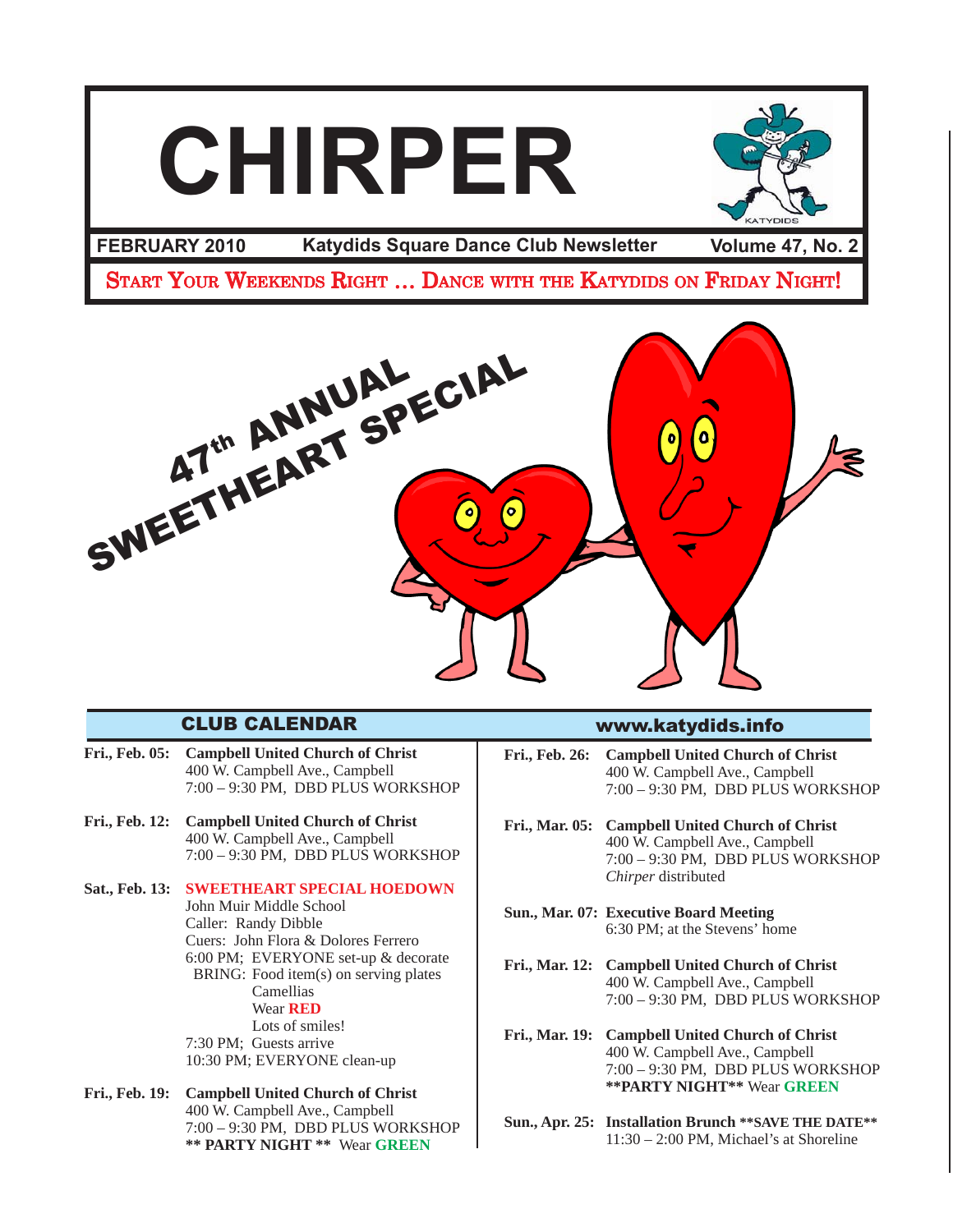# SQUARE HEAD ASSIGNMENTS and DUTIES

*co-Super Square Heads Lloyd (408-482-9320) & Carol (408-264-9606)*

> Feb. 05 ..... Willey Feb. 12 ..... Shaney Feb. 19 ..... Wies / Howlett Feb. 26 ..... Hebson / Matolyak

Mar. 05 ..... Darknell Mar. 12 ..... Oros / Scharfen Mar. 19 ..... Angotti / Gaubatz Mar. 26 ..... Bennett

Apr. 02 ..... Benevento Apr. 09 ..... Clark Apr 16 ...... Cosentino / Tillman Apr 23 ...... Caywood Apr 30 ...... Andersen

### **Before the dance**:

- Notify the co-Super Square Head, Lloyd Darknell, 408-482-9320 of any needed change of duty assignment dates.
- Purchase and bring 6-8 lbs ice for the water cooler.
- On scheduled night, the designated Square Heads should arrive **by 6:30 PM.** A Katydid with a key will arrive to open the doors.
- Sweep floor as necessary.
- Set up tables and chairs as needed. *Note: Chairs should be set up in a horseshoe shape with an opening at the back for access to food & drinks.*
- Make ice water.
- Start hot water for tea and coffee.

### **During Club dance:**

- Welcome everyone at the sign-in table.
- Offer raffle tickets, 5 tickets for \$1.00.
- Have guests sign guest book and collect a \$4.00 donation per guest.
- Divide the raffle proceeds 50% to the Club, 50% to **one single "prize" cup.**
- Check that water and cups do not run out.
- If Treasurer is not present, pass monies collected to any Executive Board Member.

### **After the dance –**

- **• ALL MEMBERS:** *Clean up!!* Help pack up supplies and jugs and put into the Club cupboard. *Remove non-recyclable trash accidentally tossed into the designated recycle bins.*Take the trash bags out to the dumpster located in the side parking lot.
- Sweep floor as necessary.
- NOTE: tables must go into closet FIRST (remember the Caller's table, too), then the chair "rack".
- Notify co-Super Square Head, Carol Headman, 408-264-9606 of any supplies that are needed.

### UPCOMING SQUARE DANCE EVENTS –– PLUS LEVEL ––

**Feb 27: Ghost Riders' Dance, Sunnyvale Singles** John Muir Middle School 7:00 – 8:00 PM; Cuer: George Gardner 8:00 – 10:30 PM; Caller: Eric Henerlau with the Ghost Riders providing live music.

#### **Feb. 28: Triple Treat Hoedown, Pioneer Squares**

Elks Club, 920 Stonegate Dr., So. San Francisco 9:30 - 11:30 AM, Breakfast, \$10/person includes dance at 12:30

- 12:30 3:00 PM, Sq. Dance, \$7/person dance only Callers: Bob Elling, Dick Henschel, Wayne Janssen, George Knox, Rich Reel, Roger Smith, Jim Wylie
- 10:00 AM, Shopping! Sale specials on "Second Chance" clothing

### **Mar. 5-7: Solvang Spring Fling**

Veteran's Memorial Bldg., Solvang Callers: Ken Bower, Buddy Weaver

**Mar. 13: Clodhoppers' Anniversary Dance** Peninsula Covenant Comm. Ctr Gym 3623 Jefferson Ave., Redwood City

### **Mar. 19-21: Bakersfield Fiesta**

Kern County Fairgrounds, Bakersfield Callers: Vic Ceder, Eric Henerlau, John Reitmajer, Nasser Shukayr, Jerry Story Cuers: Mary Ann Callahan & Brian Wyatt, Ron & Mary Noble, Sharon & Casey Parker

#### **May 1: Circus Circus Extravaganza, Rockin' Jokers** Gunderson High School 622 Gaundbert Lane, San Jose

Caller: Tony Oxendine Cuer: John Flora & Dolores Ferrero

### **May 7-9: Golden State Round Up**

San Ramon Marriott Callers: Bob Baier, Vic Ceder, Sandie Bryant, Steve Edlund Cuer: Ron & Mary Noble

**May 15:Black & White Ball; Krazy Dazys** John Muir 7:30 – 8:00 PM, PreRounds, Sue & Phil Harris 8:00 – 10:30 PM, Caller: **Jim Osborne**

**May 28-30: Silver State Square & Round Dance Festival** Grand Sierra Resort, Reno Callers: Bronc Wise, Darryl Lipscomp, Jet Roberts Cuers: Kristine & Bruce Nelson, Radka & Steve Sandeman

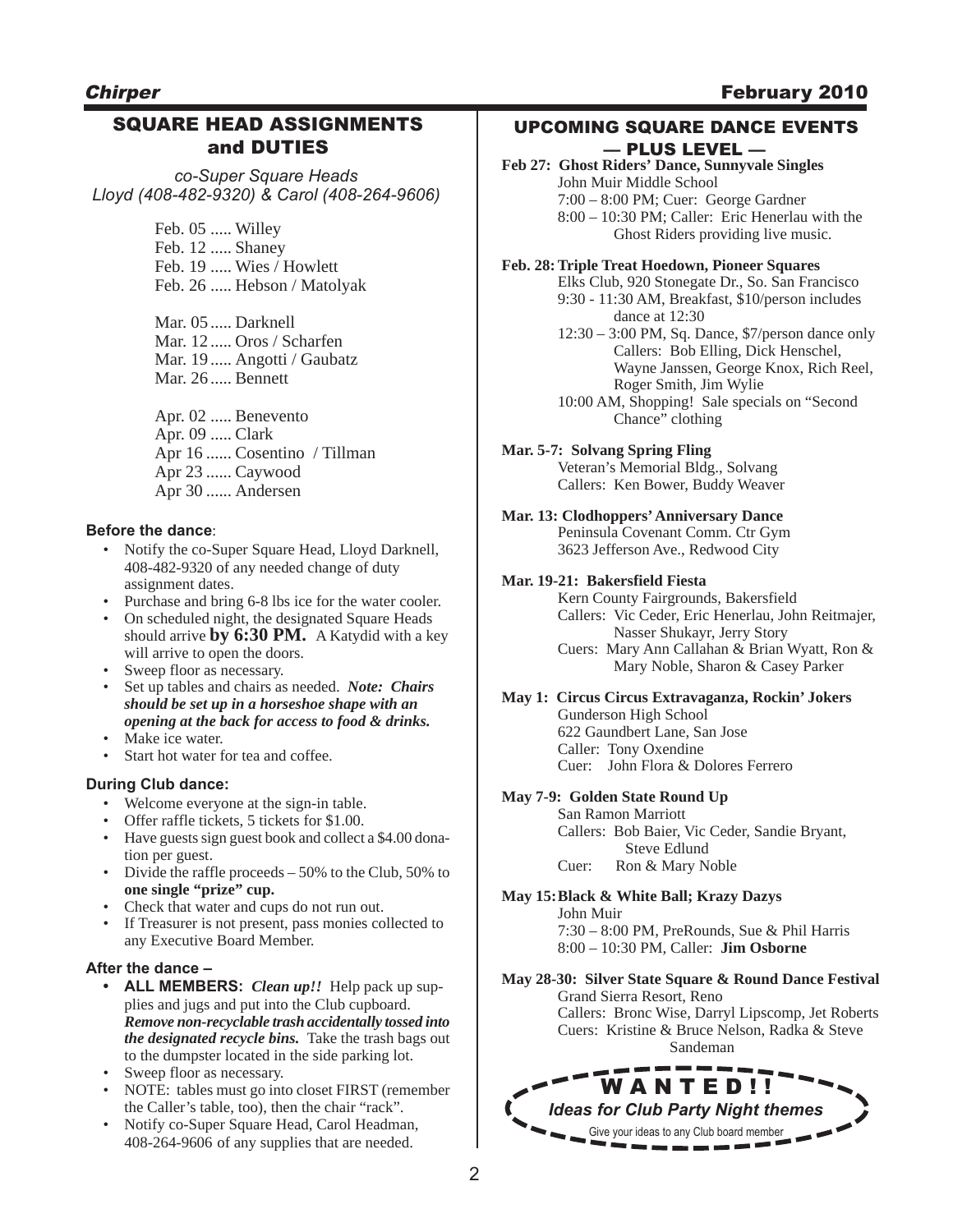# **Chirper** Chirper **February 2010**

### HOEDOWN "TO DO" LIST:

- **BRING** raffle items and/or gift certificates to the Caywoods *NOW!*
- **SELL** pre-sale ribbons when visiting other clubs
- **SIGN-UP** to work in the kitchen
- **SIGN-UP** for food item(s) and bring to the hoedown on serving dishes that are "ready-to- serve".
- **BRING** camellias to the hoedown for decorating the hall.

**. . . . . . . . . . . . . .**

# HAPPY BIRTHDAY !

### NEWER DANCER HOEDOWNS

*Be an angel – Support our newest dancers!!*

- - *September Class Leve*l - -

John Muir Middle School 7:30 – 9:45 PM

**Sat., Feb. 6, CPSD**

 $\bullet$ 

 $\bullet$  $\bullet$  $\bullet$  $\bullet$  $\bullet$  $\bullet$  $\bullet$  $\bullet$  $\bullet$  $\bullet$  $\bullet$ 

Callers: **Jim Osborne** & Keith Ferguson

# BE AN ANGEL!!

# **Support the New CLASSES**

Tuesdays, 6:30 – 8:45 PM Camden Community Center Caller: Roger Smith Cost: Angels are FREE!

Saturdays, 10:30 – 12:30 PM Camden Community Center Callers: John Caywood, Tork Clark, Gary Evans, Diana Hilliard Cost: Participants & Angels are FREE!!

### WINTER BEGINNER'S CLASSES

. . . . . . .

**TUESDAYS:** Sunnyvale Singles Instructor/Caller: Rich Reel Murphy Park Community Ctr., Sunnyvale 7:00 – 8:30 PM Starts: Mar. 2 Free 3/2; then \$25 per month Contact: Joy 650-968-1432

## THE PRESIDENT'S CORNER – –

Hello Katydids,

Last week we learned that Club member, **Ann Kernan,** broke her arm and will not be dancing for awhile. We wish her a speedy recovery. And, sadly, I also learned that **Bob Pyle**, a long time member of the Club who moved out of the area several years ago has died. If you should wish to contact his sister, Candy, you can contact her at: 22466 Rambling Oaks Dr., Grass Valley, CA 95949; 530-346-7280.

Well, now that it is February our attentions turn to telling our loved ones that we love them, and of course, our Club's (47th!) Annual Sweetheart Special Hoedown which is being held Saturday, February 13th at John Muir. **Maxine Darknell,** our Kitchen Chair, says that we still need sign-ups for food and kitchen help. The sign-up sheet will be at Club on Friday or give her a call. If you cannot attend, or bring food, please donate \$10 per person so that additional food can be purchased.

The **Caywoods**, Raffle chairs, have indicated that we still need lots of NICE raffle items such as DVDs, CDs, Wine, Stuffed animals and other new or slightly used items. Please get your donations and gift certificates to the Caywoods NOW!

The night of the hoedown, we ALL need to arrive by **6:00 PM** to help clean, setup, and decorate the hall and snack area as well as stay to the end of the evening to clean up. Also, REMEMBER to bring camellias for decorating the snack area along with lots of smiles and happy energy!!

After the Hoedown, our attention will turn to the election of Club officers. Please give some thought as to how YOU would like to participate in the work of the club.

See you in a square soon!

# Stephanie

### **SWEETHEART SPECIAL HOEDOWN CHAIRS:**

Chair: Bob Bennett Kitchen: Maxine Darknell Door: Pat Angotti & Josie Baumgartner Raffle Ticket Sales: Don Gaubatz & Don Powell Decorations: Stephanie Stevens Badges: Lloyd Darknell Drinks: Tork & Dory Clark Raffle table: Linda & John Caywood